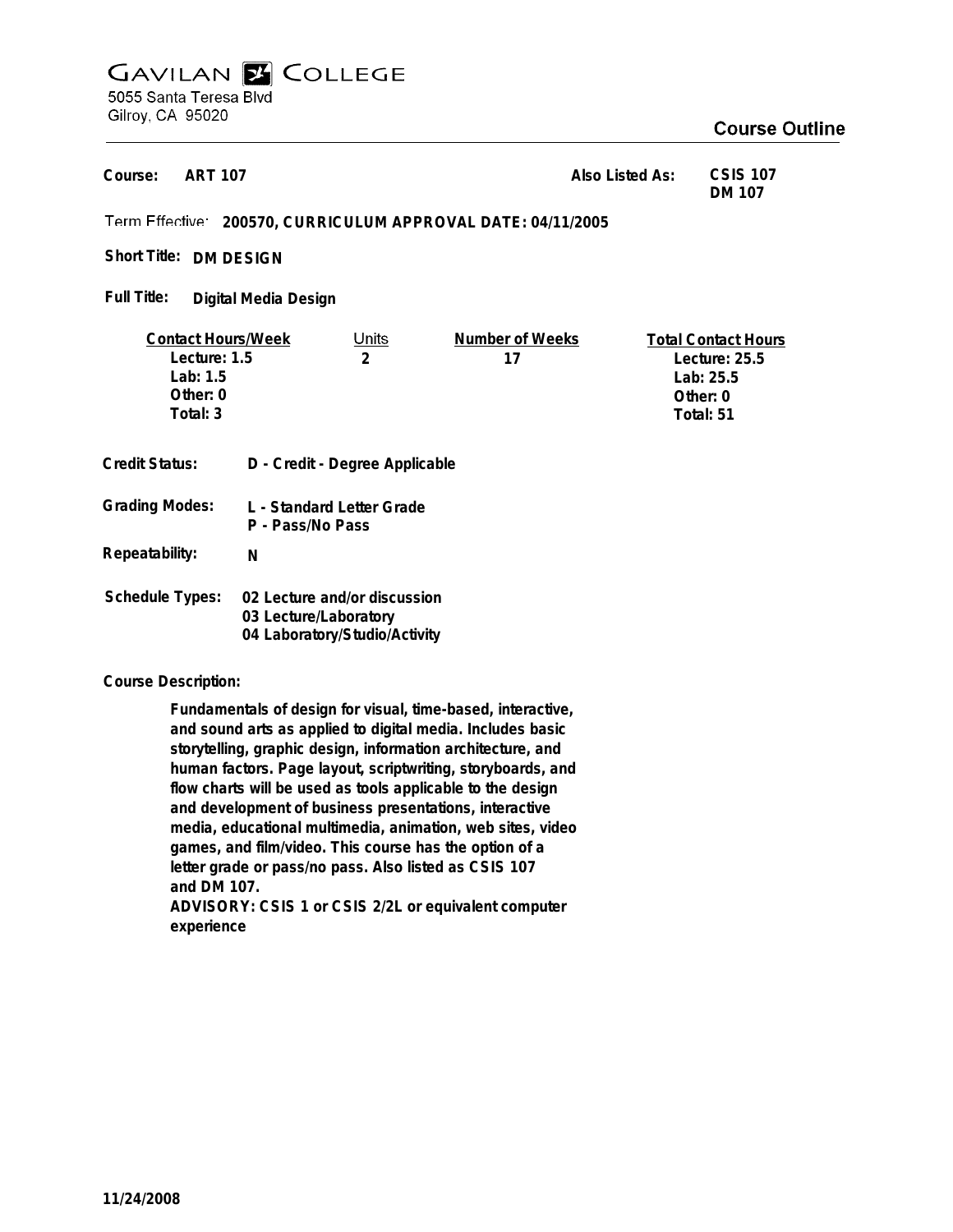**ARTICULATION and CERTIFICATE INFORMATION Associate Degree: GAV C1, effective 200570 CSU GE: IGETC: CSU TRANSFER: Transferable CSU, effective 200570 UC TRANSFER: Not Transferable PREREQUISITES: COREQUISITES: STUDENT LEARNING OUTCOMES: 1. Students critically analyze graphic layouts as to form and color and synthesize their own. ILO: 2, 3, 5 Measure: Project 2. Students will be able to critically analyze digital media from a story perspective and discuss the results. ILO: 1, 2, 3 Measure: Class discussion and written exam 3. Students will take an idea and synthesize a story, write a short script, and construct a storyboard to be used for a short animation, film, interactive media, or video game. ILO: 2, 3, 5 Measure: Project 4. Students will critically analyze an interactive game, web site, or other interactive media and construct a flow chart of their findings. ILO: 2, 3, 5 Measure: Project 5. Students will be able to analyze the aesthetics and meaning of a variety of digital media and explain their results in an oral report and lead a discussion with the class. ILO: 2, 5, 4 Measure: Oral report 6. Students will be able to describe the motions and keystrokes in a GUI. ILO: 1, 2, 3 Measure: report 7. Students will synthesize a GUI. ILO: 1, 2, 3 Measure: Project 8. Students will be able to explain the emotions that result while watching a film/video, playing a video game, surfing the web, or using educational software. ILO: 1, 2, 6 Measure: Oral report 9. Students will be able to discuss the notion of 'human factors' in digital media. ILO: 1, 2, 3 Measure: Oral report, exam. 10. Students will be able to critically analyze a written story and**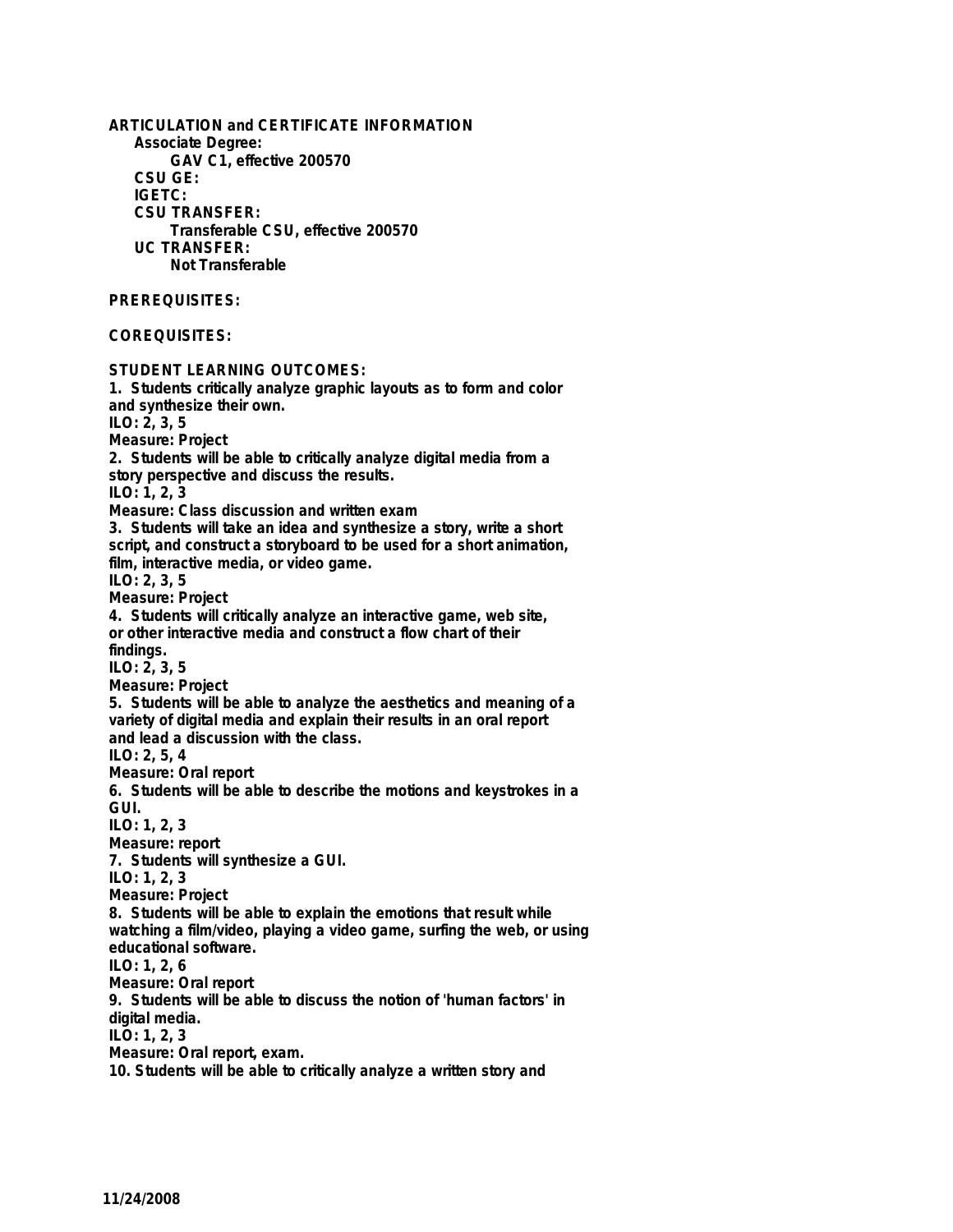**determine how to condense its information for use in a web page, business presentation, or interactive educational media ILO: 1, 2**

**Measure: written exam**

**11. Students will be able to construct a business presentation using good graphic design principles, time-based media for enhancement, and concise wording. ILO: 1, 2, 3, 5**

**Measure: Project**

#### **TOPICS AND SCOPE:**

**Curriculum Approval Date: 04/11/2005**

**WEEK 1-2 6 HOURS**

**Introduction to the class. Define outcomes, grading, assignments, and lab hours. Explanation of design and architecture. The importance of using good design principles for visual, motion, and sound. Show examples. Discuss applicability: print, multimedia (CDROM and DVD), film/video, video game, animation, web. Targeting an audience and conveying a message. The aesthetics of layout and photos. The Golden Triangle. Lines.**

**Lab assignment: Design a visual with a message using just lines. Students will be able to explain what visual, motion, and sound designs means and describe its importance in digital media. They will be able to explain the concept of design with the target audience in mind. They will be able to discuss the very basic aesthetics principles of graphic designs and photos.**

**Bring in a print advertisement that looks good to you and another that touches you in some way, so that they can be discussed in class. Read chapters on basic visual design.**

**WEEK 3-4** 

**Alignment of elements and simple rules. Difference between lines and shapes. Shapes as filled or thickened lines. Designing with color. The notion of alignment, repetition, proximity, and contrast in visual design.**

**Lab assignment: Draw a piece of art with 3 lines. Extend the lines into a shape to create another piece. Add color to this assignment. Students will explain the concepts of alignment, repetition, and**

**proximity. They will be able to arrange lines and shapes in an interesting and artistic way.**

**Read chapters on the use of lines and shapes in art. Research the WWW and bring in URLs that are good examples of alignment, repetition, contrast, and proximity.**

### **WEEK 5-6**

**Introduction to color theory, text and typography rules. Applying the principles of visual design to special cases such as print, web, icons, and screen display. Design refinement.**

**Lab Assignment: Format given text according to good design principles. Sketch a design of a page for web, print, and screen with provided text and graphic elements. Choose fonts that adhere to design rules. Student will be able to design a page for screen, web, and print using good graphic design principles. They will also be able to discuss color theory and use general rules for text formatting and typography. Read chapters on color theory, 3D form, typography and text layout/formatting. Design a layout in color using provided shape. WEEK 7-8 6 HOURS**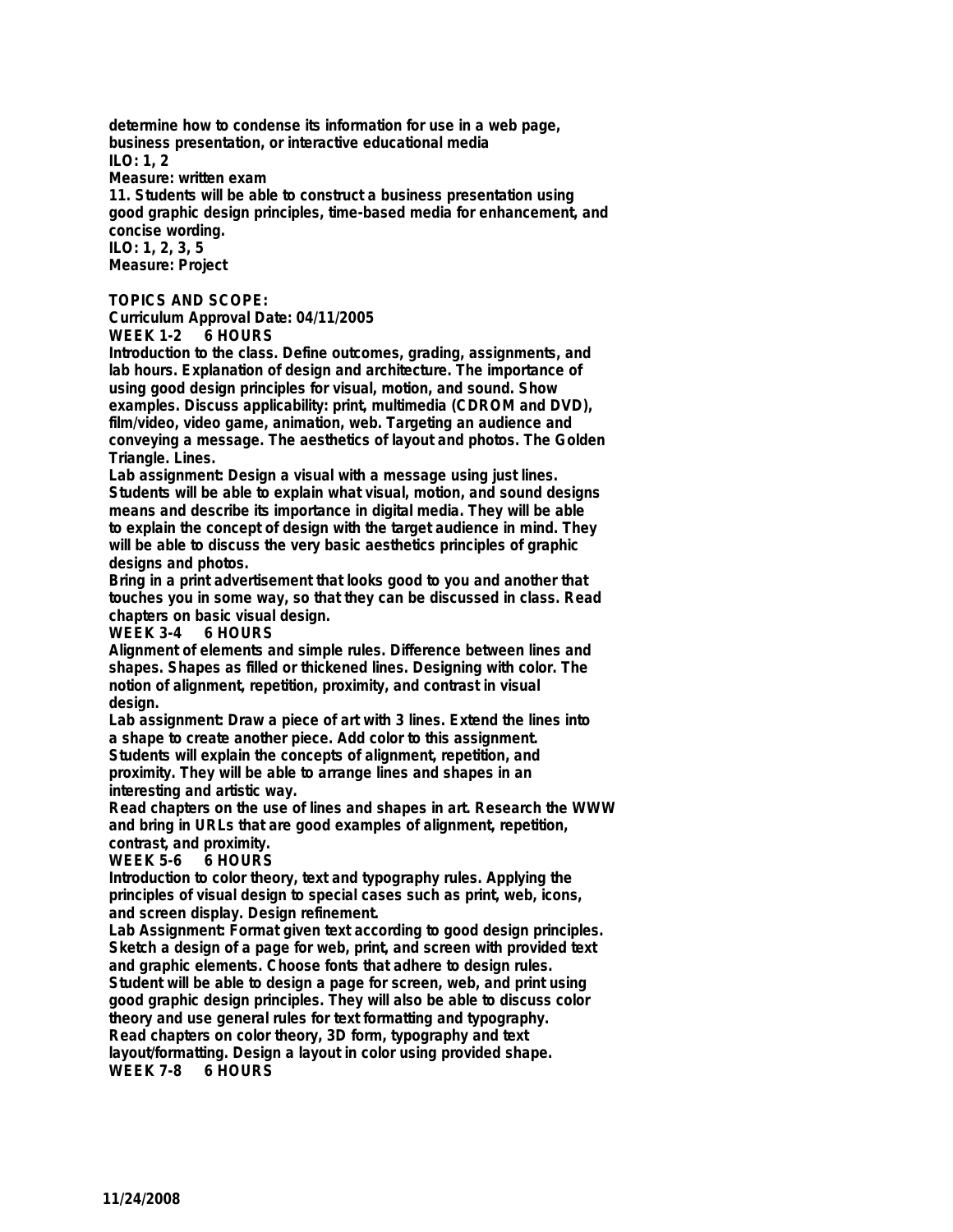**Discussion of moving images and motion graphics. The concept of spatial and temporal design and quality. Discuss the notion of focus and rhythm. Show transitions used for video and animation. Explain story forms, scripting, and storyboarding and their application to digital media design and production.**

**Lab assignment: Design a 2D animated splash screen using given text and graphic elements. Arrange video clips according to given storyboard and note transitions.**

**From a storyboard, students will be able to construct a video sequence with good rhythm. They will be able to describe key points in a script and be able to construct a storyboard of their own. They will be able to design a splash screen using given text and graphic elements. Read handouts and chapter on time-based art. Conceive and write a little story, note key points of the script, and construct a simple storyboard. Study for mid term exam.**

### **WEEK 9-10 6 HOURS**

**Mid-term exam. Definition of sound design. Sound as aesthetic information. The importance and use of sound in video, animation, and multimedia including the web. Sound as an expression of emotion. The importance of timing and rhythm. The musical elements of timbre, rhythm, pitch, and loudness. Music vs. sound effects. The concepts of anticipation, surprise, and resolve.**

**Lab assignment: Using the computer, record the found sounds and music clips. Arrange the clips in an order that tells a story and leads a listener through an emotional experience.**

**Students will be able to construct an audio story from found music and sound effects. They will be able to describe sound and music as aesthetic information. They will be able to understand anticipation, surprise, and resolve and be able to use these concepts in sound designing.**

**Read chapter or handouts on sound design. Bring 3 pieces of music that convey different emotions. Capture or be able to describe 3 sounds representative of startle, fright, and relief or relaxation. Lab assignment: Using the computer, record the found sounds and music clips. Arrange the clips in an order that tells a story and leads a listener through an emotional experience.**

## **WEEK 11-12 6 HOURS**

**The integration of visuals and sound. The timing of sound effects. Setting a mood with background music. Highlighting the visual impact using the musical elements of timbre, rhythm, pitch, and loudness. Show various examples.**

**Lab assignment: Add a sound track to the previous visual clip exercise to enhance its emotional impact.**

**Student will be able to discuss the importance of sound effects and music to enhance emotional impact in film, animation, and video. They will be able to notate storyboards to describe sounds. They will understand and be able to use the elements of pitch, loudness, rhythm, and timbre to enhance the visual experience.**

**Read chapter or handouts on sound design in video games, animation, and film/video. Add music and sound effect notations to storyboard constructed earlier.**

### **WEEK 13-14**

**Introduction to information design and interactivity. The concept of architecture. Concept of linear and nonlinear presentation. Types of hierarchy. The use of definition, specification, and flowcharts.**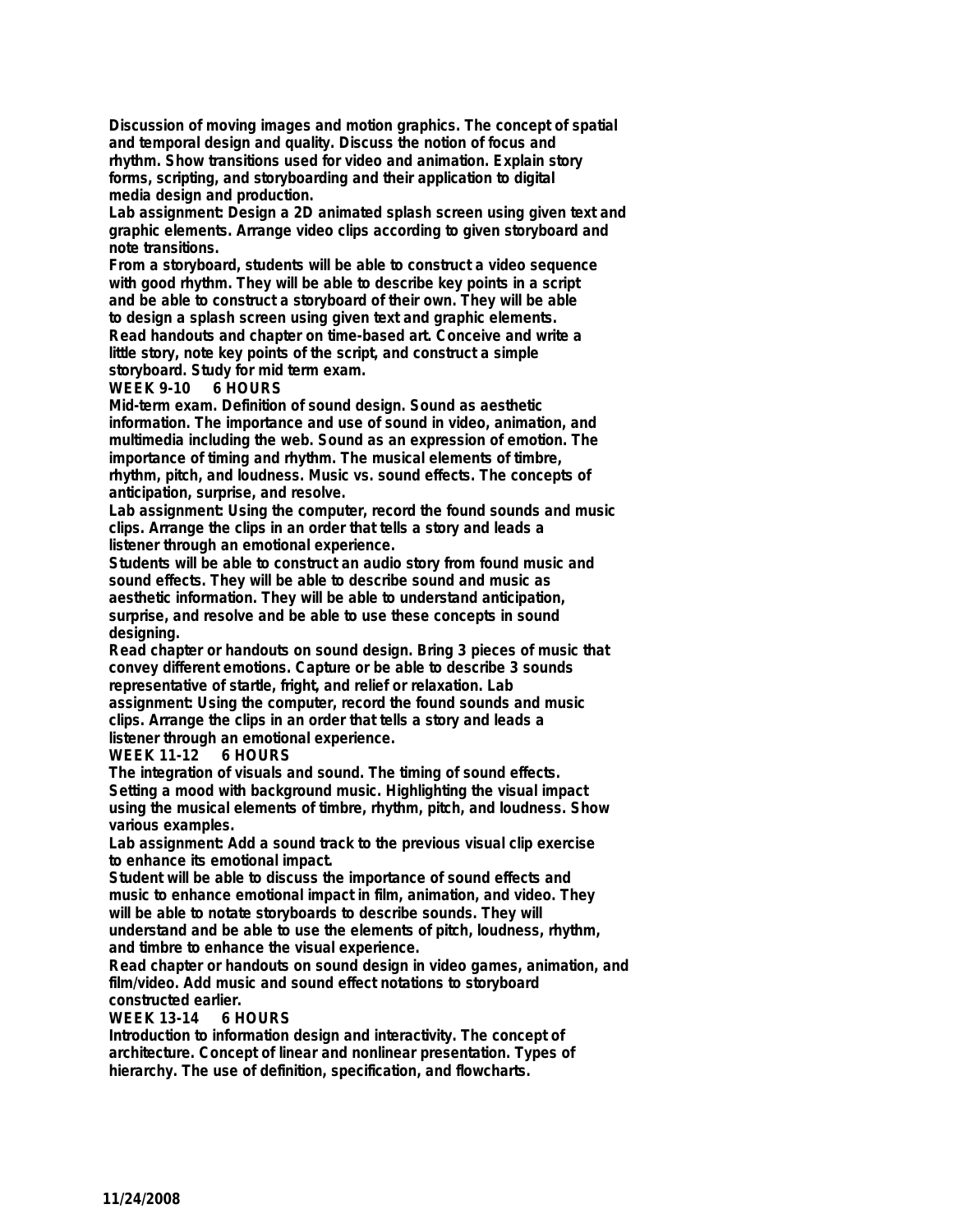**Cognition in interactive design.**

**Lab assignment: Given a set of information, arrange it on pages for display in order of importance, design a storyboard, and flow chart the hierarchy to use for presentation.**

**Students will be able to describe information design and its importance in interactive digital media. The will be able to analyze and describe interactive multimedia in terms of linear, nonlinear, and hierarchy.**

**They will be able to understand cognition and explain its importance in digital media design.**

**Read and study handouts on information architecture and visual display WEEK 15-16** 

**Special cases in interactive design: Interactive video games, Kiosks, DVD, interactive TV, and the web. Analysis of various examples from an architectural point of view including cognitive design. The use of various media (e.g., visual, motion graphics, sound, animation) to convey semantic and aesthetic information.**

**Lab assignment: Storyboard and flow chart an interactive design for a given set of information, audience, and media. To enhance the message, incorporate icons in the design.**

**Students will be able to discern differences in design for different types of presentations. They will be able to analyze designs in terms of architecture and structure. They will be able to storyboard and construct an interactive project using a given set of information and a target audience.**

**Read chapter on interactive media. Sample a few video games. Bring 2 well-produced examples to class and be will to describe why you think they are good.**

#### **WEEK 17**

**Advanced interface design. Use of cognitive walkthroughs. Product usability testing. Preparation for the final exam.**

**Lab assignment: Finish the project from last class. Exchange projects with other students and perform a usability test. Perform a cognitive walk through of their storyboard. Write a short report.**

**Students will be able to understand how to design a useful user interface for an interactive digital media project. They will be able to perform a usability test and write a coherent report of results. They will be able to analyze an interactive project in terms of**

**cognition.**

**Read the chapter on user interface design. Study for final exam. WEEK 18 2 HOURS**

**Take final exam and present final project**

**ASSIGNMENTS:**

**See content section of course outline.**

### **METHODS OF INSTRUCTION:**

**Course lecture, viewings of digital media, and demonstrations. Online studies, projects, and reading for homework. Lab component will include construction of storyboards, flow charts, writing, and graphic page layouts. METHODS OF EVALUATION: The types of writing assignments required: Written homework Reading reports Essay exams The problem-solving assignments required: Homework problems**